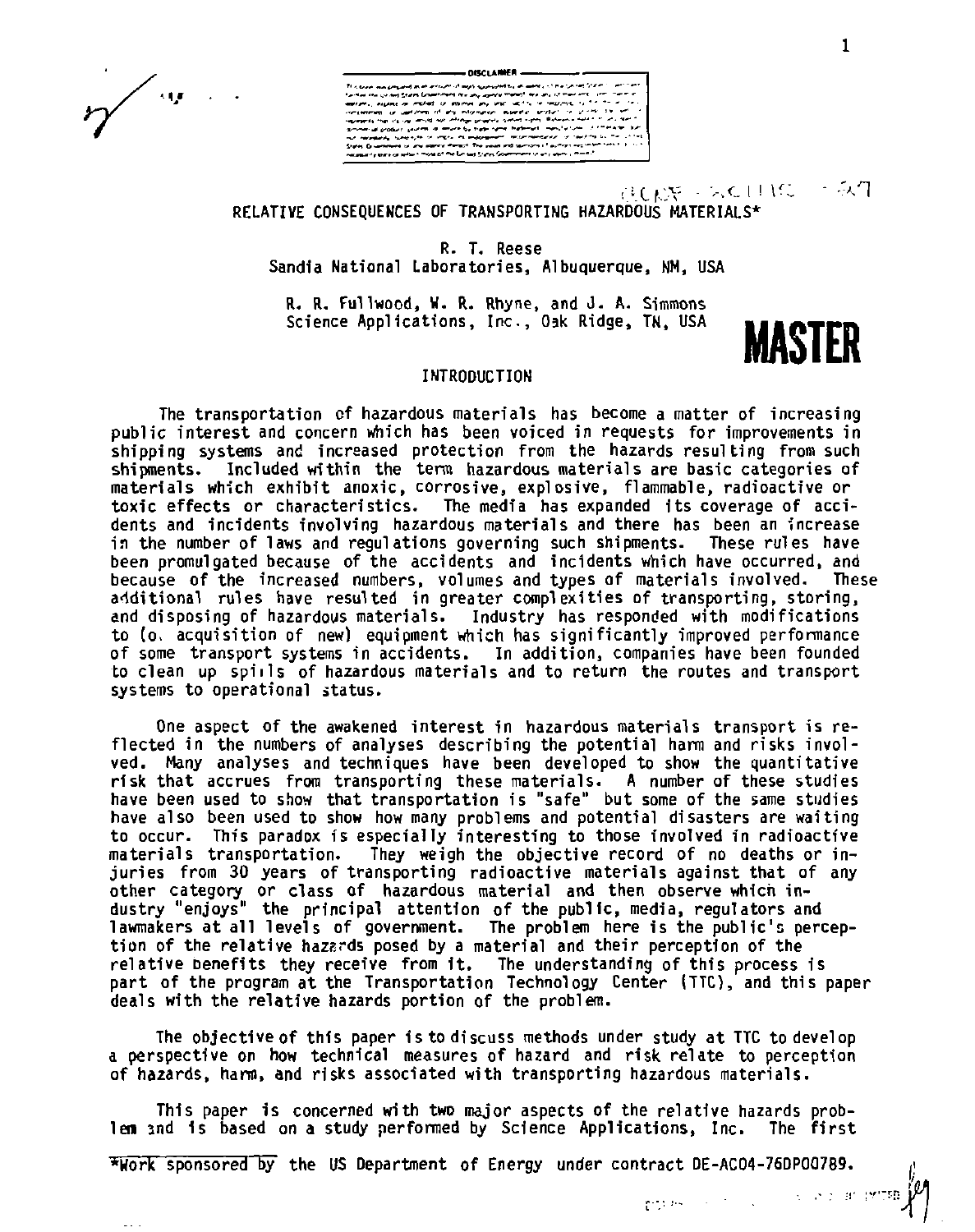aspect is the analyses of the possible effects associated with exposure to hazardous materials as contained in the following two parts: (1) outlines of possible problems and controversies that could be encountered in the evaluation and comparisons of hazards and risks and (2) description of the various measures of harm (hazards or dangers) and subsequent comparisons thereof. The second aspect of this paper leads into a presentation of the results of a study which had the following purposes: (1) to develop analytical techniques for a consistent treatment of the phenomenology of the consequences of a release of hazardous materia  $\sqrt{2}$ , (2) to reduce the number of variables in the consequence analyses by developmei of transportation accident scenarios which have the same meteorological conditions, demography, traffic and population densities, geographical features and other appropriate conditions and (3) to develop consistent methods for presenting the r suits of studies and analyses that describe the phenomenology and compare hazards. The results of the study are intended to provide a bridge between analytical certainty and perception of the hazards involved.

# ANTICIPATED PROBLEMS

There are many possible problems associated with performing relative compai- • sons of hazards. The most important problem is how the results of a particular correparative study will be received by the public. Typically a statement comparing hazards becomes an advocacy position whether explicitly stated or implicitly indicated. For example, comparisons of natural disasters to hazards of transportation may be informative, but are of little value, because there is a benefit associated with one and not the other. Development of econometric measures of possible effects also may be informative, but will certainly create similar disagreements because of difficulties in setting prices on injuries or fatalities. Analyses of the harmful effects associated with the manufacture, processing, use or transportation of one hazardous material are often stated to be superior or safer than the same activities associated with another material. As a result, those advocating the maligned material or activity quickly assemble their resources and outline deficiencies in the original analysis. In concluding this cycle, i t can be stated that both "sides" in this controversy end up with reduced credibility and the public and the decision makers have increased skepticism about both materials and activities.

An example of a problem and resulting controversy created by comparisons of the risks of nuclear power with other energy systems is described by a study performed by Inhaber.<sup>1</sup> The concept of risk to human health divided by the net energy produced by the energy system considering the total energy cycle was used as the comparative resource in this study. The goals of the study were to (1) assess the risks of nuclear power, and (2) place the results of the study into perspective. The results of this study showed that risks (total deaths per megawatt year) for solar power (space heating, thermal, and phhotovoltaic) were eight to forty times greater than nuclear power when the entire energy cycle was considered (acquisition of raw Laterials, fabrication of building materials, construction and operation). However, the problems of storage and disposal of nuclear wastes were not considered in this analysis. Regardless of whether the storage and disposal of nuclear wastes pose an actual risk to public health, the exclusion of these activities in the risk assessment violated one of the ground rules of the study by not considering an entire energy cycle. This exclusion is significant because these storage and disposal activities have been the focus of interest groups in criticism of the plans, procedures, and policies developed for nuclear wastes. An evaluation of this study indicates that its results were informative but that the relative safety of nuclear power to solar power or other energy forms was not "proven" conclusively and that the benefits of this analysis to the safety of both solar and nuclear power were questionable. Inhaber's study is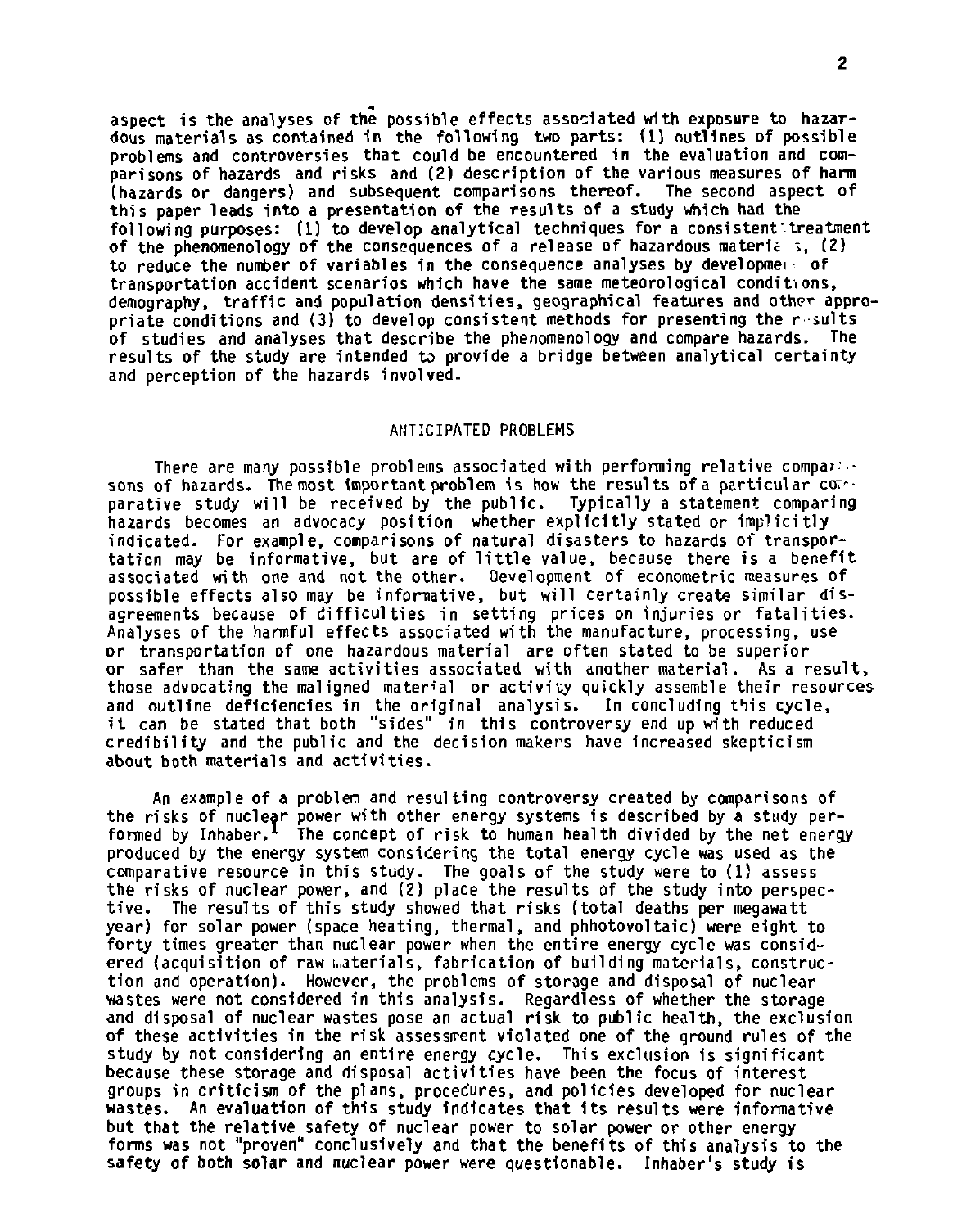typical of many that have been performed which resul t in adverse or construed advocacy positions for a system or material. It is sufficient to state that so many analyses have been performed to prove whatever particular result was desired that it has become difficult to perform objective analyses and develop methods to compare hazards. These analyses should be performed only under carefully controlled conditions, with stated objectives, and for selected audiences.

#### MEASURES OF HAZARDS AND HARM

A variety of methods have evolved or been developed to estimate harm and hazards to people and the environment. Risk assessment activities have resulted in the strongest technical analyses of these hazards. With continued interest in protecting man and the environment from possible adverse effects of hazardous materials, the perception of harm, hazards and risks has led to many positions and regulations which have little basis on the technical facts. In order to place the harm, hazards and risks in perspective, some methods have been developed which define risks in terms of cartesian coordinates. These range, in descriptive terms, from involuntary and certain fatal consequences to voluntary and certain non-fatal effects. Using such descriptions it is possible to plot activities, processes or industries on these scales.<sup>2</sup> Another definition set indicates whether an activity is acceptable by technical analyses and accepted by the public or is unacceptable by technical analyses and not accepted by the public.<sup>3</sup> The relationship of these and other imprecise measures of the perception of risk , hazards and harms to technical analyses is the goal of the study reported in this paper. The problem is extremely complicated because of the many effects that must be .considered as possible results of exposure to a release of hazardous materials (e.g., death, injury, illness, birth defects, latent health effects, acute effects, cenetic effects, monetary losses for cleanup and reconstruction, contamination, facility denial, evacuation, property damage, species extinction, loss of recreation, reduced aesthetic effects, social impacts in terms of disruption of social processes and reduction in the quality of life). Development of comparative criteria which places appropriate weighting factors on each of these effects has not been universally successful, but is frequently achieved in small groups by decision analyses.

Indexes of harm do provide for comparative analysis and decision procedures. These indexes can be developed with different criteria (scales) describing and linking any of the seventeen considerations noted above or other appropriate effects. An example of using such index of harm and subsequent comparison is outlined later in this paper. Until some acceptance of some quantitative methods emerges, the methodology contained in this paper may be used to provide insight (from a technologist's point of view) into this problem of relative hazards and comparisons of harm in transporting hazardous materials .

#### CONSEQUENCE ANALYSES

The consequences calculated in this paper are for the effects created by a spill of hazardous materials. The emphasis is on fatalities only, but the methodology developed i i applicable to and can account for various other measures of hazard (i.e., injuries, property damage and social effects) previously outlined. The effects of a release of hazardous materials and the consequences associated with the spill are summarized in a flow chart shown in Figure 1.

A general relationship was developed from the various equations describing the possible effects of various hazardous material on human health as follows: (all categories of materials previously indicated are described by this equation with the exception of corrosives).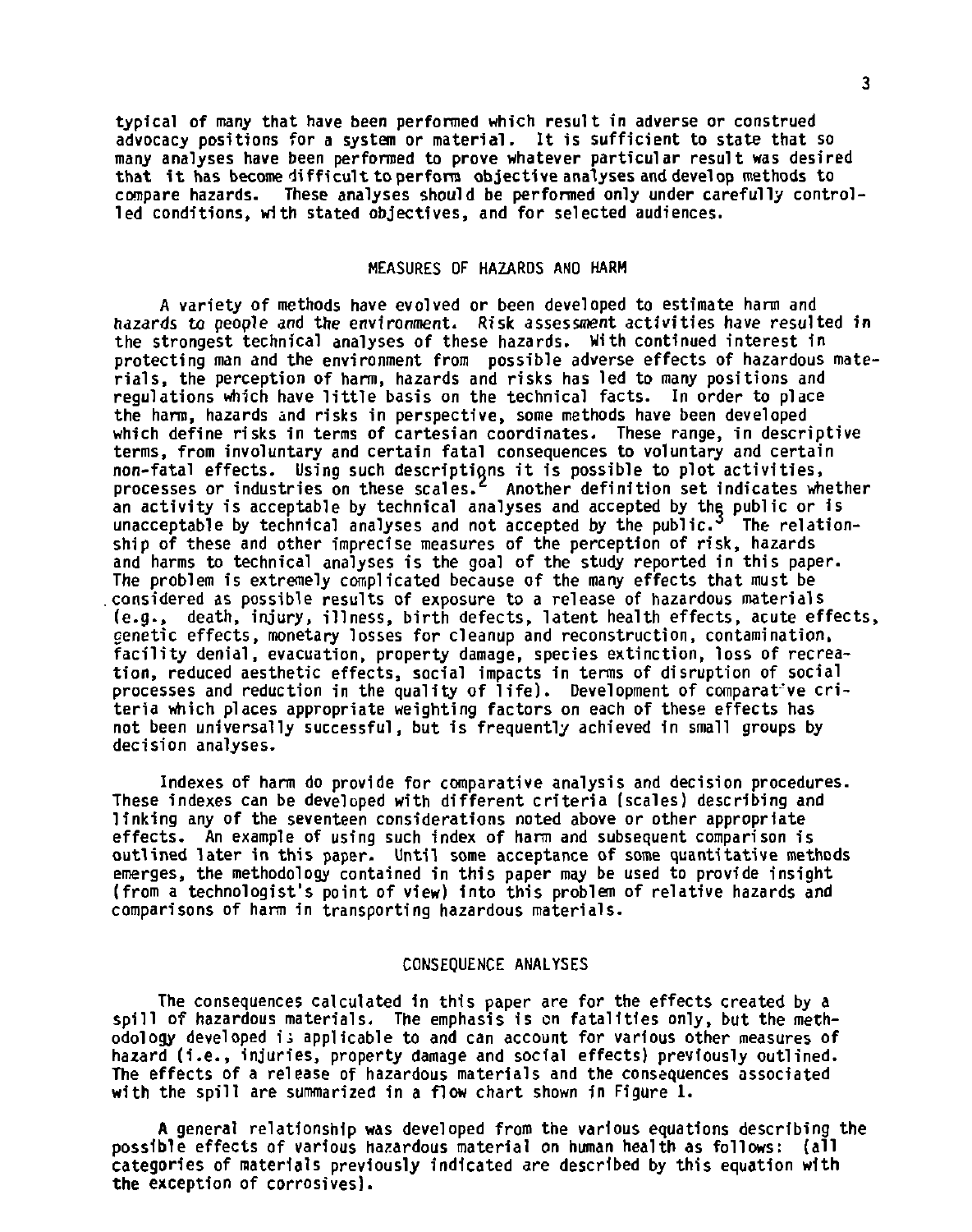

Figure 1, Flow Chart of Possible Effects Resulting from a Spill of Hazardous Materials

$$
C = ABF(m)^{f}/d^{a}
$$
 (1)

where

- $C =$  Consequence (fatalities, injuries, property damage, etc.)
- A = Fraction of population, property, etc., within an area affected by the released material (0.0 < A < 1.0, 1.0 A is fraction protected by natural or man-made features)
- B = Population density, property value, or other appropriate measure of people or geography
- F = Constant (threshold factor for fatalities, injuries, damage, etc.)
- m = Mass of hazardous material released
- f = Factor depending on category of hazardous material
- d = Distance from release point
- a = Relationship for dilution

Equation (1) is applicable for immediate effects caused by exposure to a fireball, blast overpressure and toxic materials where the cloud produced by instantaneous release is basically spherical in form. With the population density (B) and an estimate of the people shielded from the effects (A) known for an affected area, the consequences resulting from an instantaneous release of materials can be calculated. (For example, for flammable materials, the consequence<br>C is equal to the heat loading q(Btu/ft<sup>2</sup>) to cause fatalities within distance x from a source, K is equal to 7785, m is equal to the weight of the material in kilograms and f is equal to 5/6. This product, multiplied by the population density of the affected area and the fraction of the population affected by the released material, established analytical estimates of the consequences.)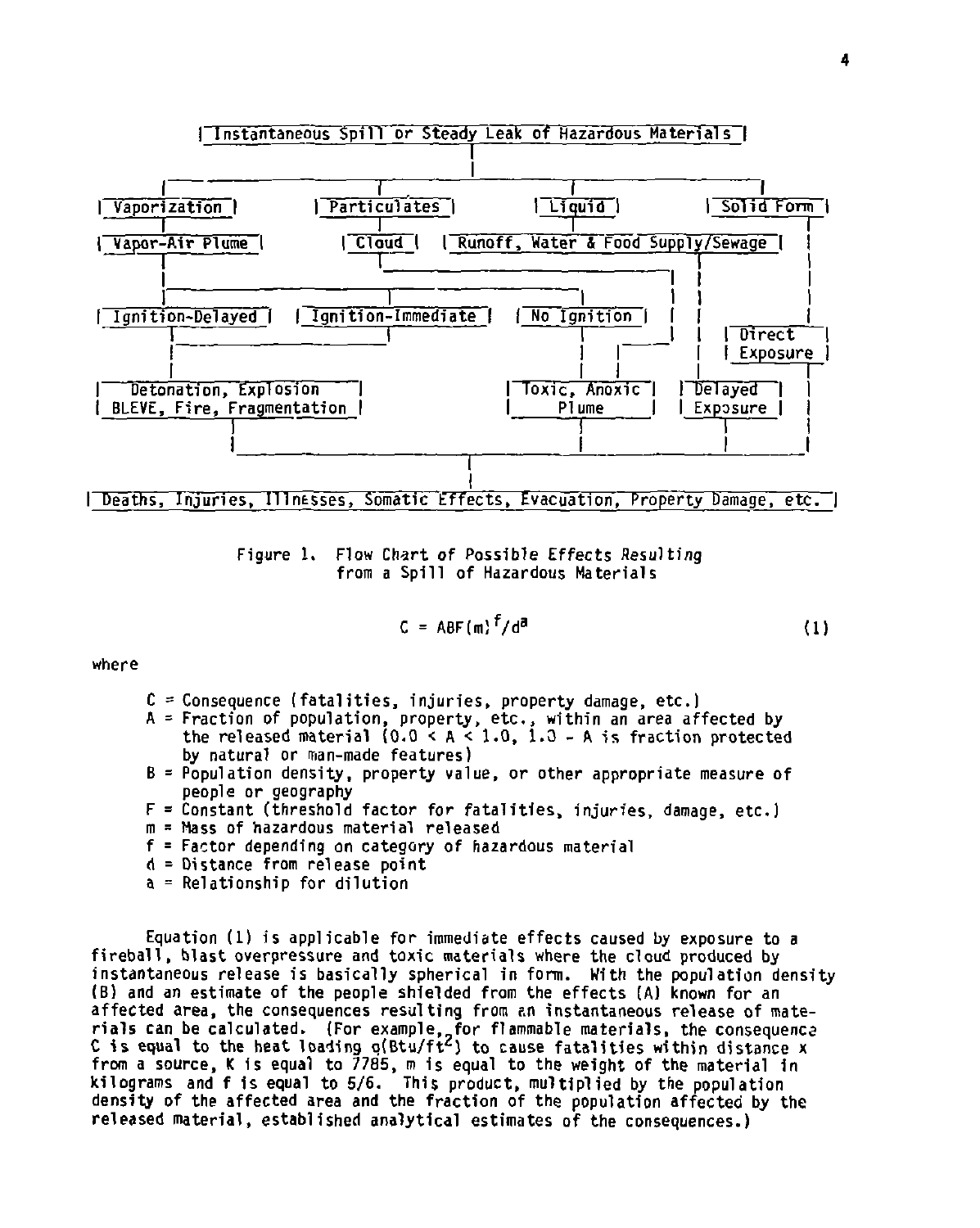As the released materials begin to be affected by the meteorological conditions and terrain, Equation (1) requires redefinition of and additional terms to describe these more complicated conditions. Among the factors which will help define these conditions that must be considered are the following: (1) dispersion of materials which are usually in vapor-air or particulate cloud forms and including the effect of buoyancy, (2) mitigating or enhancement effects offered by natural or man-made features which aid dilution or concentration of the materials, (3) the nature of the release (instantaneous or continuous) and (4) the type of effects created by the released materials (immediate, latent, genetic, etc.)

Restricting the discussion to health effects (with the continued implied application to other effects), the major contribution to these effects is the dispersion over a wide area of vapor-air-particulate cloud of sufficient concentrations to cause hazards to the public. This dispersion and dilution depends upon the meteorological conditions and whether the material is instantancously or continuously released. The relationship describing consequences as a function of the materials released is shown in Figure 2. Relationships between the consequences and time are shown in Figure 3.



To account for the various factors and relationships for dispersion and dilution, Equation (1) requires modification and redefinition as follows to describe continuous releases:

$$
C = ABKQ^{m}(t)^{n}
$$
 (2)

**where** 

- **Consequences of release of hazardous materials**
- **C A,B = Previously defined**
- **Q = Volume of material released**

**= Time** 

**t m,n = Exponents describing meteorological conditions and material released K - f (material spilled and area involved) with the Area under the curve in Figure 2 • K (Q/t) because at a given time, Area, Q, n are known as shown in Figure 2 and K 1s the Intercept which can be calculated.**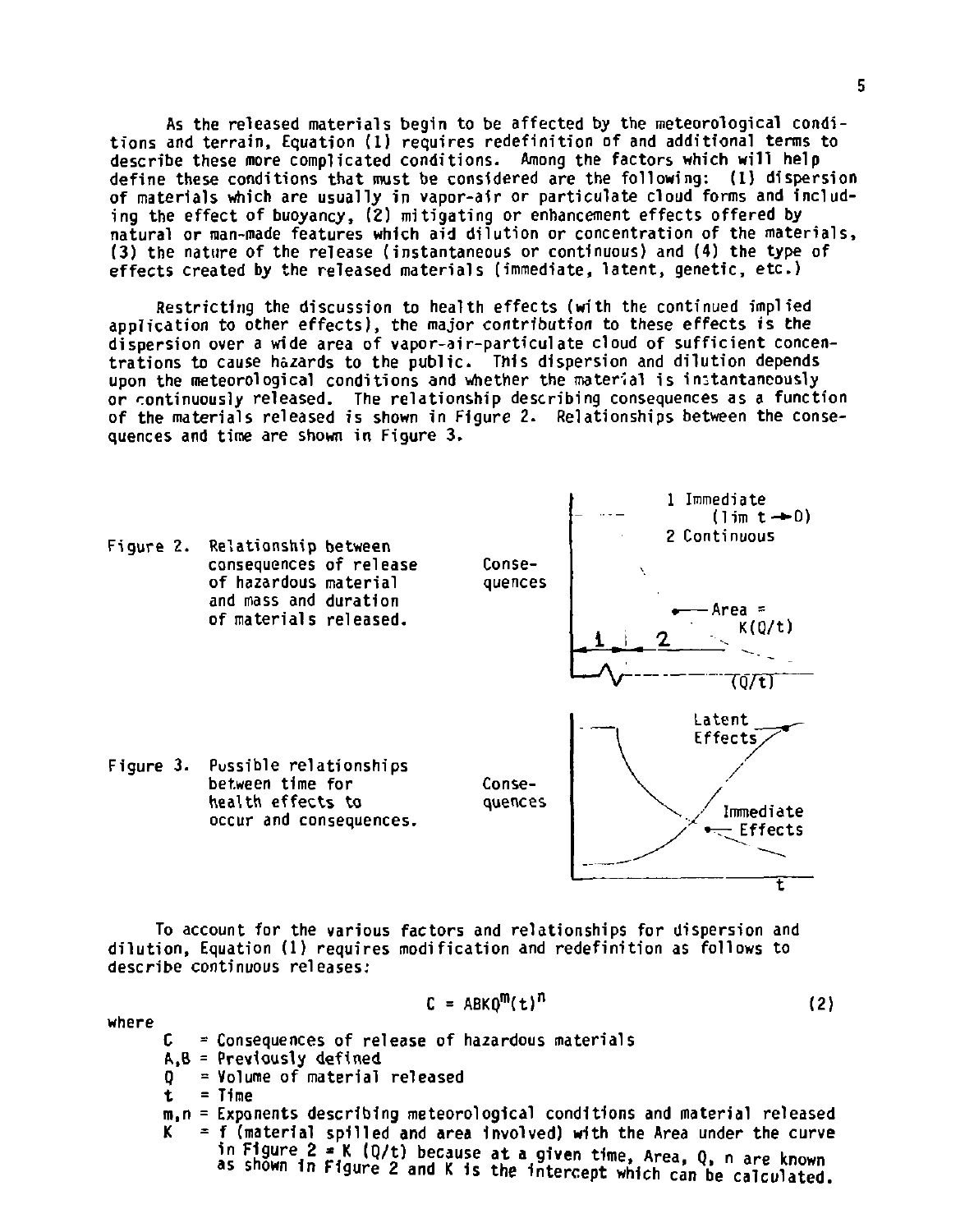### SIMULATED ACCIDENT CONDITIONS

Two accident scenarios (urban and rural) were postulated to develop quantitative comparisons of health effects produced by releases of various hazardous materials. In addition, the two cases would provide a uniform set of conditions to evaluate the methodology and eliminate as much subjectivity in the analyses as possible. The scenarios offer the available pathways (direct exposure, airborne, aquatic and food chain) for possible health effects to occur. The rural location consisted of a freeway overcrossing a state highway adjacent to a river as shown in Figure 4. Also in the immediate area were a gasoline station and a food market. The traffic densities were 20 and 100 vehicles per hour on the state highway and freeway, respectively. The prevailing wind of 2 m/sec was directed toward a town 3 km away which had a population density of 2400 people/km<sup>c</sup>. The urban scenario was also a freeway overcrossing a city street (Figure 5). The traffic density was 8000 vehicles per hour on the freeway and 1000 per hour on the city street. The population densities ranged from 35,000 people/km<sup>2</sup> near the source to 20 people/km<sup>2</sup> at 80 km with an approximate geometric decay between. A wind speed of 2 m/sec existed. Tall buildings and other features (e.g., pedestrians) were included.



Figure 4. Rural accident location.



Figure 5. Urban accident location .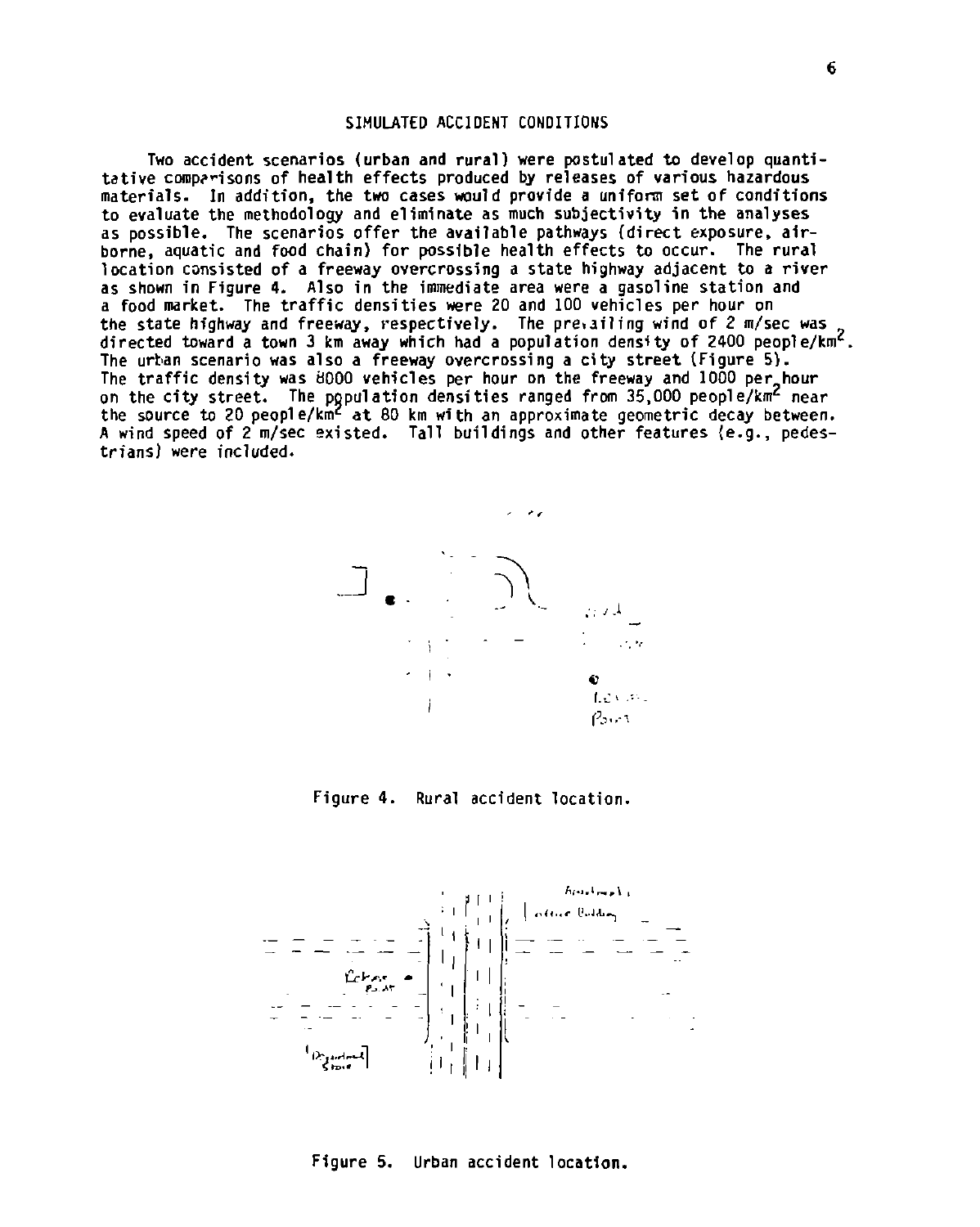# RELATIVE CONSEQUENCES

Deatiled calculations were made of health effects produced from releases in these two situations using specialized and detailed techniques. Equations (1) and (2) were used as models to relate the results of the more detailed calculations to the determination of the consequences of spill s of the following materials: anoxic (chlorine, which is also toxic), high explosives, flammable (LNG and LPG), radioactive (spent fuel) and toxic (parathion and toxaphene). These individual materials were selected as representative of their particular category and because basic characteristics and data describing the materials were available.

Analyses and subsequent comparisons of the results wi. • accomplished through a variety of methods. One of the approaches is outlined  $\ldots$  is following schematic as shown in Figure 6. Here, the object is to develop a relationship between the measures of harm for materials A and B when shipments are subjected to similar accident environments in similar settings. The central plot of Figure 6 contains measures of harm for materials A and B and the other diagrams indicate the conceptual flow of the calculation. Beginning in the lower left with material<br>A, accident severities (categories I through VIII from NUREG-Ol7O) are related<br>to package response as indicated. The release of materials (if related to the consequences as calculated using the appropriate form of Equations (1) and (2) and either of the two scenarios described. These consequences (in<br>this case health effects only) form the measure of narm. The numbers on the scales merely indicate increasing values. Beginning in the upper right with material B, a similar analytical procedure is outlined in Figure 6. With sufficient calculations for analysis of the effects of various accident severities , a curve comparing the measures of harm of two materials is described as a "figure of merit". Analysis of this "figure of merit" plot can indicate (through deviation from a diagonal line) significant differences in the regulatory climate or risk perceptions of the two materials .



Figure 6. Schematic for Comparisons of Hazards from Two Materials